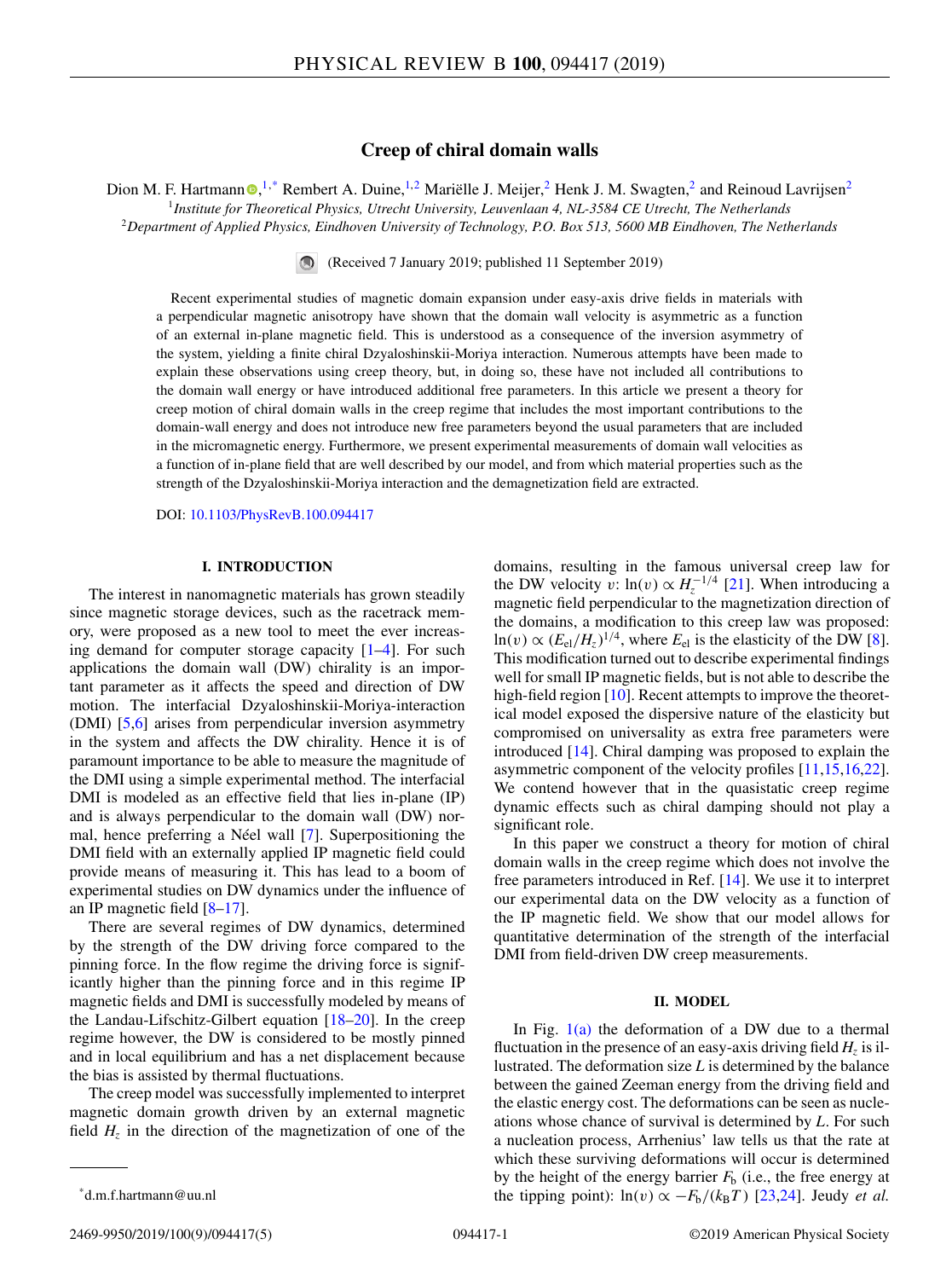<span id="page-1-0"></span>

FIG. 1. (a) Top view of a DW (blue lines) that gets deformed over a length *L* and displaced over a distance *u* due to a thermal fluctuation. The DW can be tilted over an angle  $\alpha$ . The magnetization is indicated by the red vectors, which at the DW are characterized by the IP angle  $\varphi$ . Note that the IP magnetization changes due to the displacement, affecting the elasticity. The IP magnetic field  $H_x$ (green) as well as the effective DMI field  $H<sub>D</sub>$  (yellow) and effective Bloch field  $H_B$  (purple) are indicated locally. (b) Model to describe the deformation. (c) When an IP magnetic field is applied to a sample with PMA, the magnetization inside a domain tilts towards the IP magnetic field by an angle  $\theta_t$  determined by the balance of PMA and IP magnetic field  $\beta = M_S H_x \cos(\varphi)/K_P = \sin(\theta_t)$  (orange) compared to the  $\beta = 0$  case (red).

have shown that defining  $F_b = T_d [(H_d/H_z)^{1/4} - 1]$ , in terms of the depinning field  $H_d$  and an effective disorder temperature  $T_d$ , can describe the DW motion accurately in both the creep and depinning regime [\[25,26\]](#page-4-0). A recent study also used this form to capture the in-plane magnetic field effects into the depinning field  $[27]$ . Instead of postulating a form of  $F_b$  we will determine it from micromagnetics well inside the creep regime;  $F_b = \max_L F(L)$ . We capture the complexity of the asymmetric DW dynamics in  $F(L)$ . As a consequence the optimization required to determine  $F_b$  is semianalytical. Here we introduce an insightful numerical procedure as opposed to a full analytical treatment as has been done extensively in literature [\[8,14,21,25\]](#page-4-0). This numerical approach allows us to address a plethora of effects in the underlying physics of DW dynamics in the creep regime.

 $F(L)$  is composed of the elastic energy cost and the Zeeman energy gain, which depend not only on *L*, but also on the DW displacement *u*:  $F(u, L) = E_{el}(u, L) + E_{Zeeman}(u, L)$ . To express *u* in terms of *L* we use  $u(L) = u_c(L/L_c)^{2/3}$  [\[21,28,29\]](#page-4-0), where  $L_c$  is the Larkin length scale determined by minimizing the sum of the elastic and pinning energy density for  $u = \xi$ , and  $u_c$  is a proportionality constant. Hence the next step is to determine the elastic energy to be able to compute  $L_c$  and express *u*, and thereby *F*, in terms of *L*.

The elastic energy is defined as the difference in internal, i.e., excluding pinning and driving, energy between the domain wall before and after the deformation. Due to the application of the external IP magnetic field the DW energy density itself depends on the orientation of the DW with respect to this applied field. Furthermore, the IP magnetization of the sample at the DW is affected by the exchange interaction.

Following Blatter *et al.* we model the deformation as an angular shape for simplicity, see Fig. 1(b) [\[30\]](#page-4-0). Other shapes are possible, but this is the lowest order approximation. Note that Pellegren *et al.* chose an arc shape [\[14\]](#page-4-0), but did not implement the exchange energy cost due to the kink in the connection with the straight DW segments, resulting in unphysical divergences (as demonstrated in the Supplemental Material [\[31\]](#page-4-0)) that do not occur in our theory.

We have approximated the IP magnetization of each segment to be constant and implement a nearest neighbor exchange interaction at the bending points. The energy of the system is then minimized (numerically) over the IP magnetization angle of the two segments.

We compute the energy density of the domain wall by inserting the domain-wall solution into the micromagnetic energy functional

$$
\mathcal{E}(\alpha, \varphi) = 2\sqrt{1 - \beta^2} \frac{J}{\lambda} + M_S \pi \lambda \{g(\beta) H_B \cos^2(\varphi - \alpha) - f(\beta) [H_x \cos(\varphi) + H_D \cos(\varphi - \alpha)]\}.
$$
 (1)

For more details see [\[31\]](#page-4-0). The first term is the exchange interaction *J* over  $\lambda$ , the DW thickness. The second term is the demagnetization energy, expressed in terms of the effective Bloch field  $H_B$  (this energy favors a Bloch DW, hence the nomenclature), the angle  $\alpha$  between the DW normal and the *x* axis and the angle  $\varphi$  the IP magnetization at the DW with the direction of the IP magnetic field, see Fig.  $1(a)$ . The third term is the Zeeman energy due to the applied IP magnetic field  $H_x$  and the fourth is the DMI expressed in terms of an effective field *H*<sub>D</sub> favoring a Néel type DW. The prefactors involving  $\beta$  incorporate the tilting in the *x* direction of the magnetic domains due to the external IP magnetic field [see Fig. 1(c)]. The functions *f* and *g* are given in the Supplemental Material [\[31\]](#page-4-0).

Similarly, we obtain the Zeeman energy from the driving field  $H_z$ ,

$$
E_{\text{Zeeman}}(u, L) = M_{\text{S}} H_z t u L \sqrt{1 - \beta^2}.
$$
 (2)

Again, the factor  $\sqrt{1-\beta^2}$  comes from the tilted domains as illustrated in Fig. 1(c). By dividing out  $D(= M_S \lambda H_D)$  in Eqs. (1) and (2), the relevant dimensionless parameters become  $\tilde{J} \equiv J\lambda^{-1}D^{-1}$ ,  $\tilde{H}_B \equiv 2H_B/H_D$ ,  $\tilde{H}_x \equiv H_x/H_D$ , and  $\tilde{H}_z \equiv$  $H_z/H_D$ .

Using Eq.  $(1)$ , we compute the optimal orientation angle of the undeformed DW  $\alpha_0$  and the corresponding internal magnetization IP angle  $\varphi_0$  by minimizing  $\mathcal{E}(\alpha, \varphi)/\cos(\alpha)$ . The factor  $1/\cos(\alpha)$  arises because we allow the DW to orient itself with respect to the IP magnetic field at the cost of elongating. For example, a mixed Bloch-Néel DW tilts its normal to better align with the external IP magnetic field. This tilting however would induce a stretching factor of  $1/\cos(\alpha)$ , increasing the energy cost. This effect is illustrated in Fig.  $1(a)$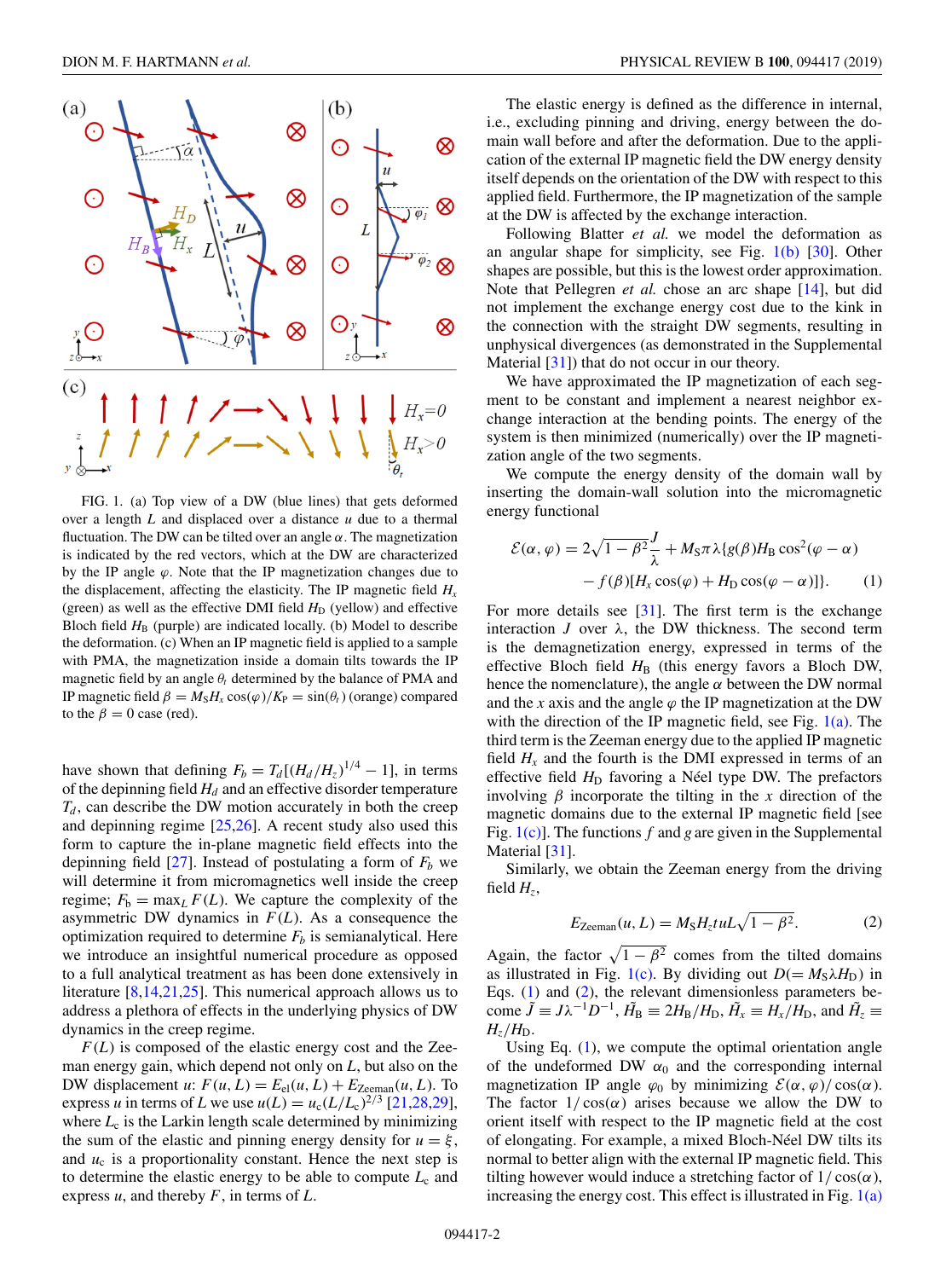

FIG. 2.  $\alpha_0$  as a function of the applied IP magnetic field (a) and the corresponding minimized azimuthal angle of the internal magnetization  $\varphi_0$  (b). The green curve shows the solution for  $\varphi_0$  when  $\alpha$  is fixed at 8°, which switches sign at  $H_x = 0$ . The corresponding energy density however, remains continuous and smooth. Note that the green curve does not saturate in but converges to the Néel wall.

and the optimal angle  $\alpha_0$  and corresponding minimized angle  $\varphi_0$  are shown as a function of  $H_x$  in Fig. 2. The energy of the unperturbed DW is then given by  $Lt\mathcal{E}(\alpha_0, \varphi_0)$ .

The profile of  $\varphi_0$  shown in Fig. 2(b) exhibits sharp kinks for both  $\alpha(H_x) = \alpha_0(H_x)$  and  $\alpha(H_x) = 0$ . This feature arises because in the energy density of Eq. [\(1\)](#page-1-0) we neglected higher order anisotropy terms proportional to  $\cos^n(\varphi - \alpha)$  for  $n >$ 2 which are allowed by symmetry. As a consequence, this simplified energy density yields a sharp transition in DW type from mixed Bloch-Néel to pure Néel at  $f(\beta)(\tilde{H}_x - 1) =$  $g(\beta)\tilde{H}_B$  as demonstrated in Fig. 2 where  $\varphi_0$  saturates to 0 or  $\pi$ . To effectively include for the higher order terms in the energy density, we adjust the value of  $\alpha$  to some nonzero value, e.g.,  $\alpha = 8^\circ$  as done by Pellegren *et al.* [\[14\]](#page-4-0). This removes the symmetry between the two deformed segments and prevents the saturation of  $\varphi$ . With this modification,  $\varphi$  is smooth around  $\varphi = 0$  or  $\varphi = \pi$  as demonstrated by the green curve in Fig.  $2(b)$ . We will assume  $D > 0$  in this paper, the results for  $D < 0$  are obtained by  $\tilde{H}_x \rightarrow -\tilde{H}_x$ .

A kink between two DW segments, as illustrated in Fig. [1\(b\),](#page-1-0) gives an energy cost

$$
\mathcal{E}_{ben}(\varphi_1, \varphi_2) = \frac{J\lambda}{a} [1 - \cos(\varphi_1 - \varphi_2)],\tag{3}
$$

with  $\varphi_1$  and  $\varphi_2$  the IP angles of the internal magnetization of the segments. Here *a* is the distance between neighboring atoms in the magnetic layer. Due to variations in the lattice structure and to account for non-nearest neighbor interactions, an effective value of *a* ∼ 1 nm is used. The effect of *a* on the DW dynamics is investigated in the Supplemental Material [\[31\]](#page-4-0).

The elastic energy is computed by minimizing over  $\varphi_1$ and  $\varphi_2$ :

$$
\frac{E_{\rm el}}{t} = \min_{\varphi_1, \varphi_2} \left[ \frac{L}{2} \sqrt{1 + \left( \frac{2u}{L} \right)^2} \left[ \mathcal{E}(\alpha_1, \varphi_1) + \mathcal{E}(\alpha_2, \varphi_2) \right] \right. \\ \left. + \frac{J\lambda}{a} \left[ 3 - \cos(\varphi_0 - \varphi_1) - \cos(\varphi_0 - \varphi_2) \right. \right. \\ \left. - \cos(\varphi_1 - \varphi_2) \right] \right] - L\mathcal{E}(\alpha_0, \varphi_0). \tag{4}
$$

The first term is the length of each of the two segments of the deformed DW multiplied by their respective energy densities.  $\alpha_1$  and  $\alpha_2$  are the orientations of the respective segments. The second term is the bending energy for the three corners, see Fig. [1\(b\).](#page-1-0) The third term is the energy of the unperturbed DW.

With this expression we compute  $L_c$ , express  $u$  in terms of *L*, and thereby obtain  $F(L) = F[u(L), L]$  from which the DW velocity is found as  $ln(v) \propto -F_b/(k_B T)$ . For more detail, see the Supplemental Material [\[31\]](#page-4-0) (and Refs. [\[32–36\]](#page-4-0) therein). In summary, the derivation of the DW velocity involves multiple optimization steps to determine  $\alpha_0$ ,  $\varphi_0$ ,  $\varphi_1$ ,  $\varphi_2$ ,  $L_c$ , and finally *F*b. Due to the complexity of the elastic energy, our results are obtained numerically.

Approximating the elasticity to be proportional to  $u^2/L$ does allow for analytic solutions, but these are not able to fully explain recent experimental observations. For example, Je *et al.* approximated Eq. (4) by setting  $\alpha_0 = 0$ ,  $\varphi_0 = \varphi_1 = \varphi_2$ and neglecting the  $\pm$  arctan( $2u/L$ ) in the first two terms [\[8\]](#page-4-0). Because Pellegren *et al.* have chosen a different DW profile, we cannot directly compare the expression in Eq. [\(1\)](#page-1-0) with their results [\[14\]](#page-4-0). They do, however, treat *L* as a free parameter and do not find it by optimization. Moreover, they do not account for the bending costs that we model by the terms involving  $\varphi_0 - \varphi_1$  and  $\varphi_0 - \varphi_1$  in Eq. [\(1\)](#page-1-0).

## **III. RESULTS**

In Fig.  $3(a)$  the modeled DW velocity as a function of the applied IP magnetic field  $H_x$  is shown for different values of  $H<sub>B</sub>$  (a). Figure [3\(b\)](#page-3-0) shows the asymmetric component  $A = \ln[v(\uparrow\downarrow)/v(\downarrow\uparrow)]$  for  $H_B = 0.5$ . The kinks in the solid lines at  $\tilde{H}_x = 1 \pm \tilde{H}_B$  mark the saturation of internal DW magnetization angle into a Néel wall perpendicular to the IP magnetic field. These are expected from the form of Eq.  $(1)$ where we neglected terms  $O[\cos^4(\varphi)]$ . The dashed curves are the result of setting  $\alpha = 8^\circ$  fixed to compensate for the simplified energy density.

In the high IP magnetic field regime, i.e.,  $|\tilde{H}_x| > \tilde{H}_B$ , the profile straightens out. In this regime the azimuthal angle of the internal magnetization is saturated to align with the IP magnetic field, yielding a Néel DW. Due to this saturation, the orientation dependence of the elasticity no longer varies with further increasing  $|H_x|$ . As a result, the elasticity becomes isotropic and the logarithmic increase in velocity is solely due to the gained Zeeman energy.

Note that the demonstrated asymmetry of the profile compares well with experiments [\[10,11,14–17,37\]](#page-4-0). Furthermore, the minimal velocity is not attained at  $H_x = 1$  as in the model of Je *et al.* [\[8\]](#page-4-0).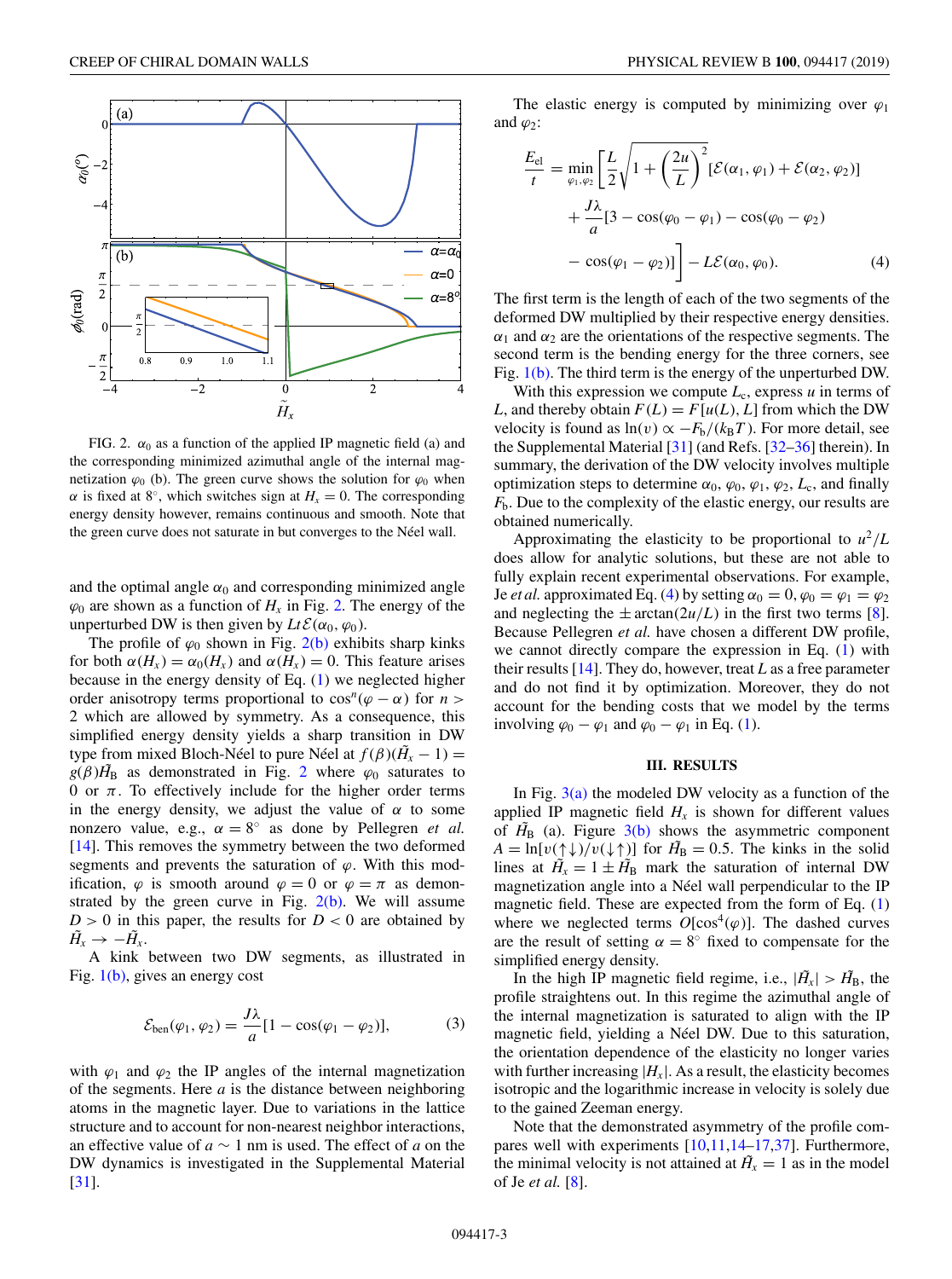<span id="page-3-0"></span>

FIG. 3. Dependence of the IP magnetic field  $\tilde{H}_x$  of the DW velocity (a) and the asymmetric component of the velocity *A* for  $\tilde{H}_B = 0.5$  (b). The profiles in (a) are given a vertical offset for clarity. The dashed lines represent the result for fixing  $\alpha = 8^\circ$ . For this calculation  $H_z = 10$  mT.

Note moreover that the asymmetric velocity component switches sign as  $|\tilde{H}_x|$  increases. This feature has been observed experimentally and explained by chiral damping [\[11,13,15\]](#page-4-0). In our model there are no chiral damping effects, showing that this feature need not be an indication for chiral damping.

Finally, we compared and fitted our model to experimental data. The results are shown in Fig. 4 showing good quantitative agreement in a broad variety of samples over a wide range



FIG. 4. Fitted DW velocity curve (dashed line) to experimental data (dots) of three different samples. The data shown in (b) and (c) are obtained for this paper. The data in (a) are from Ref. [\[10\]](#page-4-0). The obtained fit parameters are shown in the table. (d) The  $H_D(1/t_{\text{film}})$ trend for a cobalt film thickness sample study in  $Pt/Co(t<sub>film</sub>)/Gd$ (orange) and  $Pt/Co(t<sub>film</sub>)/Ir$  (blue) stacks. The corresponding data and fits can be found in the Supplemental Material [\[31\]](#page-4-0).

of IP magnetic fields. The asymmetric behavior is clearly demonstrated in the experiment.

We performed measurements on two different samples stacks, see Figs.  $4(b)$  and  $4(c)$ . The samples are grown via Ar DC magnetron sputter deposition in a sputter chamber with a base pressure of  $\sim$ 3 × 10<sup>-9</sup> mbar. The detailed composition of the samples is

| Sample a $\int$ SiO <sub>2</sub> /Ta(4)/Pt(4)/Co(0.6)/Pt(4);                      |
|-----------------------------------------------------------------------------------|
| Sample b   $SiO_2/Ta(4)/Pt(4)/Co(0.8)/Gd(3)/Pt(2);$                               |
| Sample c   $\text{SiO}_2/\text{Ta}(4)/\text{Pt}(4)/\text{Co}(0.9)/\text{Ir}(4)$ . |

The number in parentheses indicates the thickness of the layer in nanometers. These samples are representatives of the variety of the velocity profiles observed in the literature of asymmetric domain expansion experiments [\[8,10,12,13\]](#page-4-0). We image the magnetic domains and the expansion of those domains with a Kerr microscope setup. We use an OOP pulse magnet with a pulse length of 0.8–400 ms and strength up to  $\pm$ 33 mT, and an IP magnet with a strength up to  $\pm$ 300 mT. Furthermore, we also interpret data from previous research of Ref.  $[10]$  in Fig. 4(a). In Fig. 4(d) the obtained values for  $H_D$ are plotted as a function of the film thickness *t* and confirm our expectation that  $H_D$  should decrease as a function of  $t$ [\[20,31,38\]](#page-4-0).

#### **IV. CONCLUSION**

The DMI and IP magnetic field complexify DW dynamics significantly due to the orientation dependence of elasticity. To grasp and expose this complexity, we defined a model following creep theory and solving the dynamics semianalytically. The model has a profound sensitivity to DMI and demagnetization. As a result, the model provides a quantitative interpretation of experimental data of DWs that demonstrate asymmetric velocity profiles as a function of  $H<sub>x</sub>$ .

Experimental studies that do not exhibit a kink at  $H_x =$  $H_D \pm 2H_B$  are often fitted with the constant elasticity model proposed by Je *et al.* [\[8\]](#page-4-0). In these studies the measurement range of  $H_x$  might not be large enough to expose these kinks. Figure 4(b) demonstrates that our model resembles results from the constant elasticity model of Je *et al.* [\[8\]](#page-4-0), but yields a different value of the DMI: at  $H_x = H_D$ , the velocity is not minimized.

The parameter  $\alpha$  has been set to a fixed value to account for the omission of higher order anisotropy terms in the energy density. As a result the angle  $\varphi$  will not saturate for large  $H_x$ . Previous research used  $\alpha$  as a fitting parameter to account for roughness [\[14\]](#page-4-0). If roughness forces the DW to tilt, the tilting angle is not fixed to one value. Hence a fixed value of  $\alpha$  should not be interpreted as a physical tilting of the DW.

We remark that assuming  $\varphi$  to be constant along an axis normal to the DW is only a first approximation. For a mixed Bloch-Néel DW,  $\varphi$  will adjust so that the magnetization aligns with the IP magnetic field well inside the domains, but does not at the DW. As  $\varphi$  plays a key role in the DW dynamics, future research could focus on the exact behavior of  $\varphi$ .

In recent publications the asymmetric shape of the DW velocity profile as a function of  $H_x$  is used as an argument for significant effect of chiral damping on the DW dynamics [\[11,15,16\]](#page-4-0). However, our model demonstrates a similar